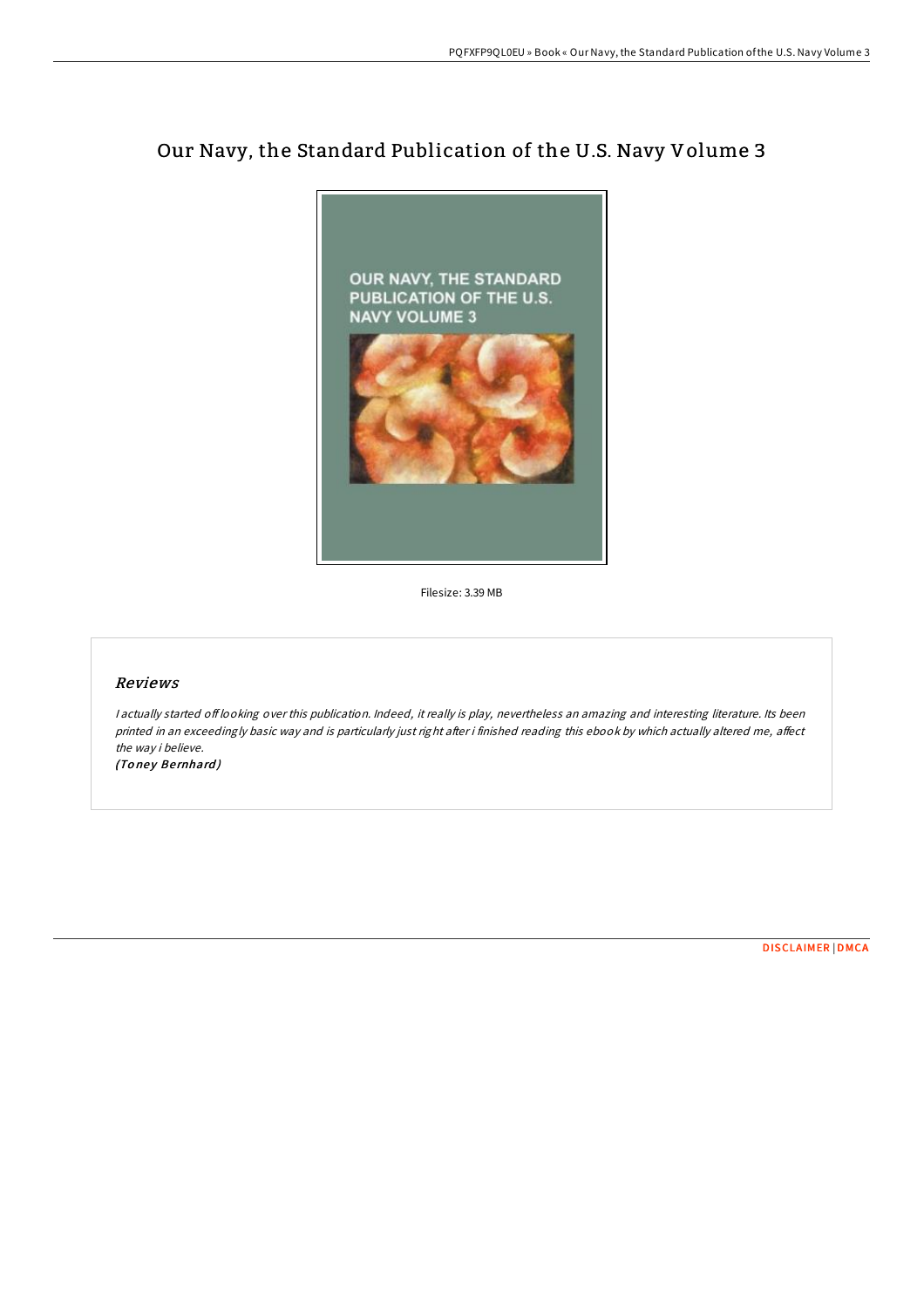## OUR NAVY, THE STANDARD PUBLICATION OF THE U.S. NAVY VOLUME 3



To read Our Navy, the Standard Publication of the U.S. Navy Volume 3 eBook, remember to follow the button listed below and download the ebook or get access to additional information which might be in conjuction with OUR NAVY, THE STANDARD PUBLICATION OF THE U.S. NAVY VOLUME 3 ebook.

RareBooksClub. Paperback. Book Condition: New. This item is printed on demand. Paperback. 272 pages. Dimensions: 9.7in. x 7.4in. x 0.6in.This historic book may have numerous typos and missing text. Purchasers can download a free scanned copy of the original book (without typos) from the publisher. Not indexed. Not illustrated. 1909 Excerpt: . . . replacing articles of china or glass broken, chipped, cracked, or otherwise rendered unfit for re-issue. The limit of 20 per cent allowed for breakage is removed and the articles rendered unfit may now be replaced by requisition to be filled by the bureau of equipment after approval of survey. Mess gear for each man of the complement of the ship will be furnished by the bureau of equipment and will not be subject to survey on board ship. All articles of this individual mess gear rendered unfit for issue may also he replaced upon requisition after approval of survey. OPEN BIDS ON NEW SHIPS Bids for the new 26, 000-ton battleships, Wyoming and Arkansas, were opened by the Department early in the month and negotiations opened for the rapid building of these two monster additions to the United States Navy. William Cramp and Sons, of Philadelphia, received the first award, and the New York Shipbuilding Company, of Camden, N. J. , the second. The vessels will cost 4, 445, 000, and 4, 675, 000 respectively, exclusive of some smaller fittings. The total cost will be about 6, 000, 000. The Bethlehem Steel Company, the Carnegie Company, and the Midvale Steel Company submitted to the Navy Department identical bids for furnishing the main portion of the armor of the battleships Wyoming and Arkansas. These figures were for class A, 420 a ton, for 11, 486 tons. For the other classes, amounting in all to about 1, 500...

 $\overline{\mathbf{m}}$ Read Our Navy, the Standard [Publicatio](http://almighty24.tech/our-navy-the-standard-publication-of-the-u-s-nav.html)n of the U.S. Navy Volume 3 Online  $\overline{\rm \bf PDF}$ Download PDF Our Navy, the Standard [Publicatio](http://almighty24.tech/our-navy-the-standard-publication-of-the-u-s-nav.html)n of the U.S. Navy Volume 3